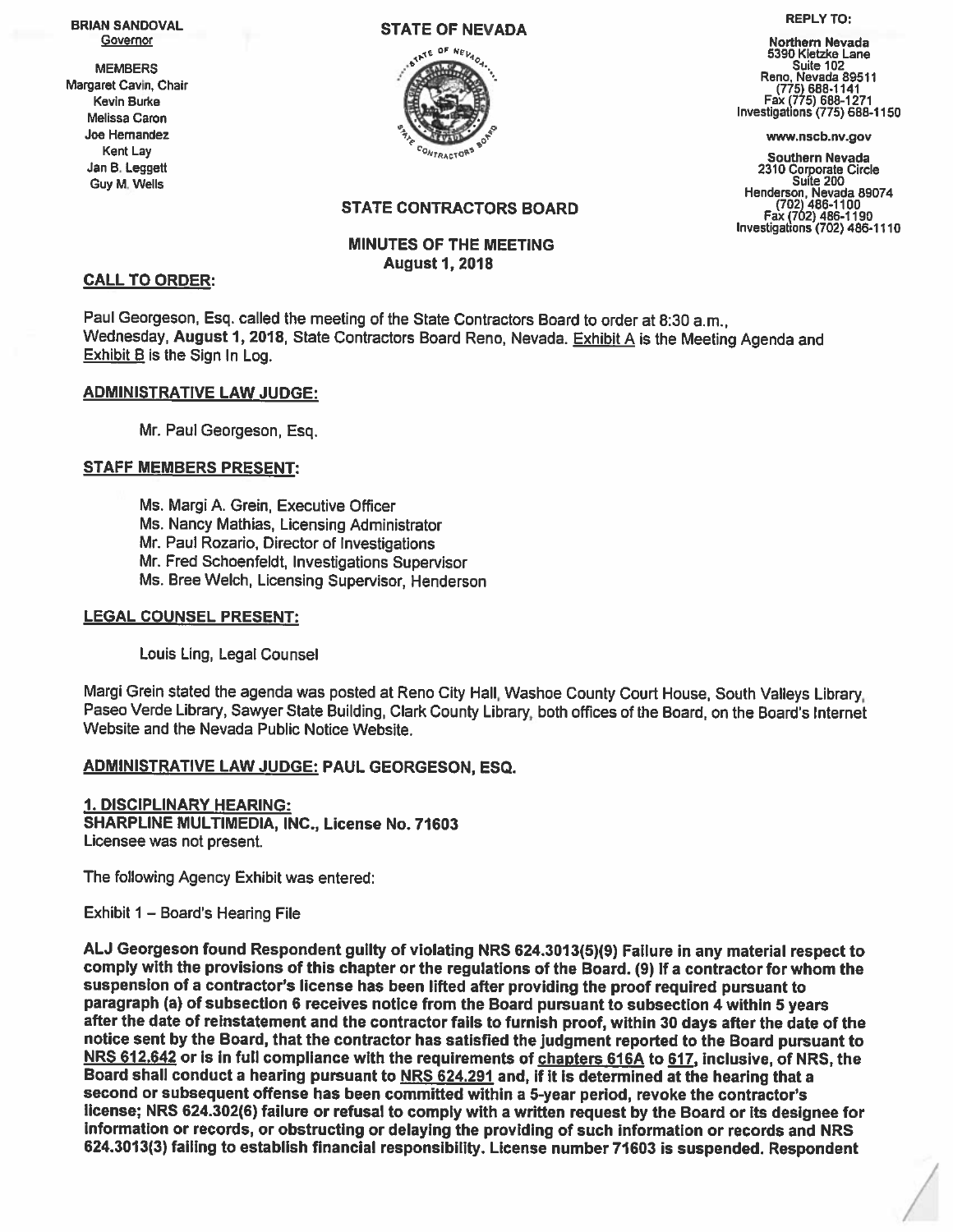shall pay a fine in the amount of \$100.00 for the First Cause of Action, \$250.00 for the Second Cause of<br>Action and \$500.00 for the Third Cause of Action for a total fine in the amount of \$850.00; reimburse the<br>Board for i

2. DISCIPLINARY HEARING-DEFAULT HEARING: JEFFOREY STEPHEN BAILEY, OWNER, dba ALL ABOUT HOMES, License No. <sup>78164</sup>

JEFFOREY STEPHEN BAILEY, OWNER, dba ALL ABOUT HOMES CONSTRUCTION, License No. <sup>58830</sup> Licensee was not present.

The following Agency Exhibit was entered:

Exhibit 1 - Board's Hearing File

ALJ Georgeson found Respondent Jefforey Stephen Bailey Owner and Qualified Individual of All About<br>Homes, license numbers 78164 and 58830 in default and adopted the Findings of Fact and Conclusions of<br>Law as set forth in t completion of a specific construction project or operation or for a specified purpose in the completion of<br>any construction project acting in the capacity of a contractor; NRS 624.3015(2) bidding to contract or contracting for a sum for one construction project in excess of the limit placed on the license by the<br>Board; NRS 624.3013(4) failure to keep in force the bond or cash deposit pursuant to <u>NRS 624.270</u> for the<br>full period

3. FINANCIAL RESPONSIBILITY HEARING: SQ CONSTRUCTION LLC, License No. 82299 Licensee was not present.

The following Agency Exhibit was entered:

Exhibit <sup>I</sup> — Board's Hearing File

ALJ Georgeson found Respondent guilty of violating NRS 624.3013(3) failure to establish financial<br>responsibility and NRS 624.302(6) failure to comply with a written request by the Board. License number 82299 is revoked. Respondent shall pay a fine in the amount of \$1,000.00 and reimburse the Board's<br>investigative fees in the amount of \$488.23.

4. FINANCIAL RESPONSIBILITY HEARING: ELEMENT BUILT HOMES INC., License No. 82166 Licensee was not present.

The following Agency Exhibit was entered:

Exhibit <sup>I</sup> — Board's Hearing File

AU Georgeson found Respondent guilty of violating NRS 624.3013(3) failure to establish financial sixty (60) days in order to give Respondent time to provide a current financial statement. Respondent shall pay a fine of \$500.00 and reimburse the Board's investigative fees in the amount of \$501.06. If the financial stat